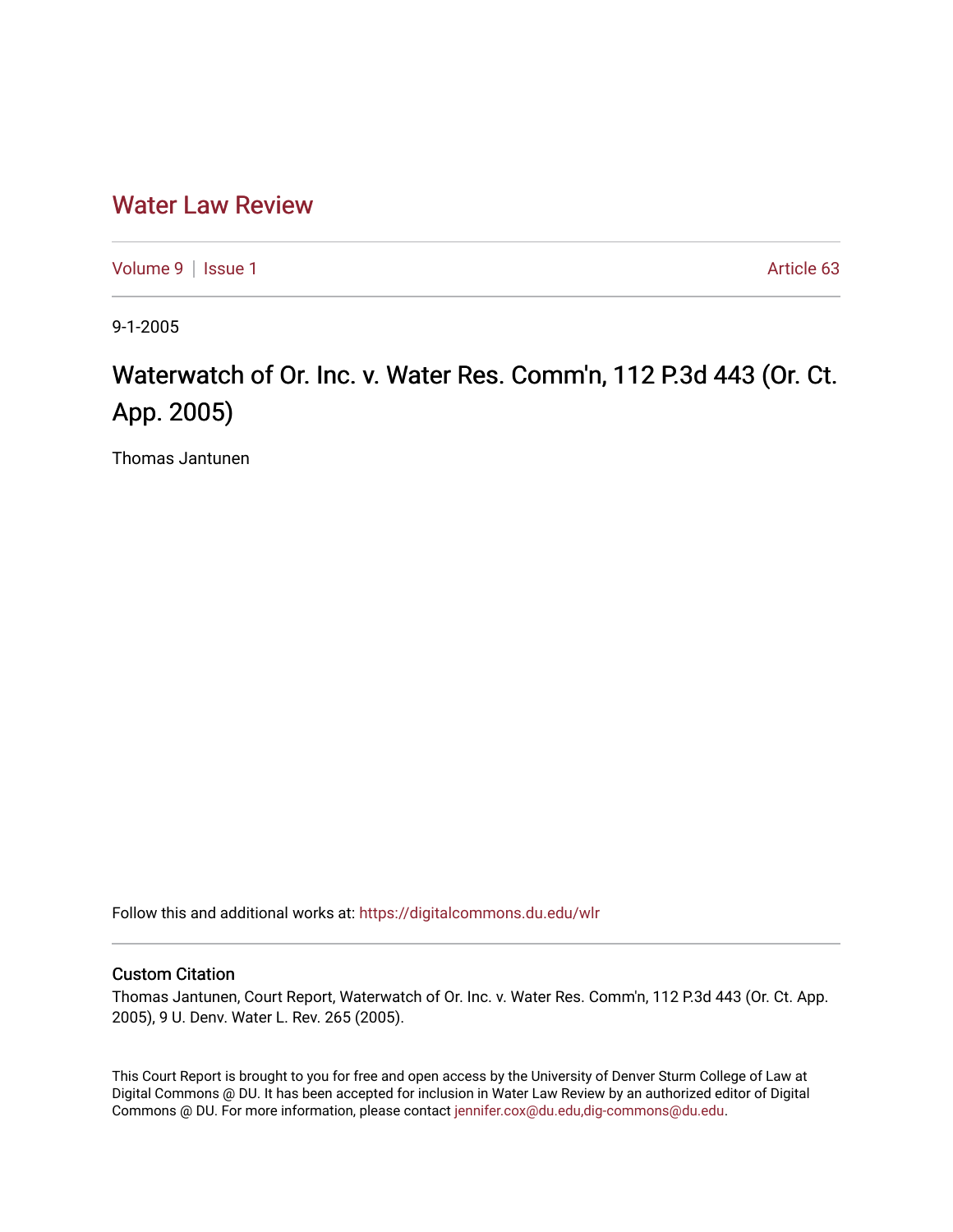mary judgment for the Landowners on the basis that the 1903 conveyance from Kraemer included the disputed area west of Ocean Avenue.

The Stevens appealed to the Oregon Court of Appeals. On appeal, the only issue the court considered was whether the Landowners' title extended west, past Ocean Avenue and into the disputed area. Before evaluating the case on its merits, the court established the Landowners' specific burden of proof. Citing previous Oregon Supreme Court cases, the court held that for the Landowners to secure a judgment quieting title, they must prevail on the strength of their own title, and not on the weaknesses of the Stevens title.

The court then evaluated the 1903 deed from Kraemer and found that it conveyed only specific lots within the plat of the subdivision located east of Ocean Avenue and retained for Kraemer the area west of Ocean Avenue, including the disputed land. The court then turned to an analogous Oregon Supreme Court case, and found that where a street separated platted lots from the waterfront, a conveyance of lots and street blocks located across the street from the waterfront, there was no implied conveyance of the land between the conveyed street and the waterfront. Rather, such a conveyance indicated the owner's intent to reserve the waterfront property to the grantor.

Applying that reasoning to the facts, the court found that Kraemer conveyed only specific platted parcels that were all located east of Ocean Avenue. The court explained that when a street separates platted lots from waterfront property, Kraemer's conveyance by designating lots and blocks of parcels located across the street from the waterfront did not convey the waterfront or any of its appurtenant rights. Rather, his conveyance "by lots and blocks" indicated Kramer's intent to reserve the shoreline for himself.

The court reasoned that Kraemer's conveyance specifically identified the blocks and lots conveyed in the deed, and was silent as to the parcel west of Ocean Avenue. As such, the court found that the disputed parcel belonged to the original grantor and his successors in interest.

The court found that the Landowners' ownership of the lots extended no further on the west than Ocean Avenue, and did not extend to any portion between the road and the high tide line. Therefore, the court held that the trial court erred in granting summary judgment for the Landowners and reversed the decision of the lower court.

*Brandon Saxon*

**Waterwatch of Or. Inc. v. Water Res. Comm'n, 112 P.3d 443 (Or. Ct. App. 2005)** (holding administrative rules that allow water users to moderate rather than maintain the free-flowing nature of the scenic waterways in the Deschutes Basin invalid because Oregon statutes require that appropriated stream flows be fully replaced, not moderated, to lessen the environmental impact of appropriation).